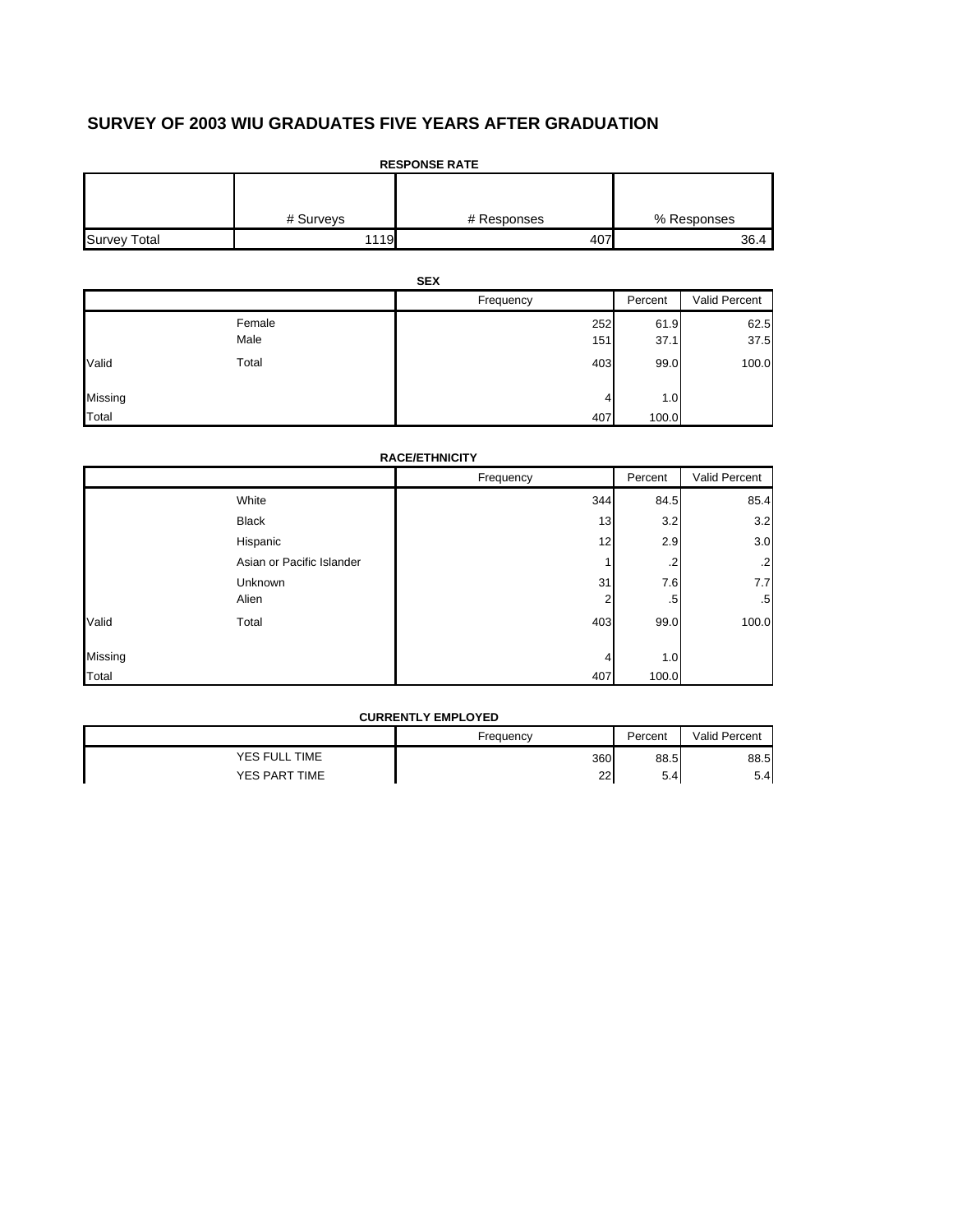|              | NO SEEKING EMPLOY     | 10 <sub>1</sub> | 2.5   | 2.5              |
|--------------|-----------------------|-----------------|-------|------------------|
|              | NO NOT SEEKING EMPLOY | 15              | 3.7   | 3.7 <sub>1</sub> |
| <b>Valid</b> | Total                 | 407             | 100.0 | 100.0            |

## **EMPLOYMENT ZIP AREA**

|         |                         | Frequency | Percent | Valid Percent |
|---------|-------------------------|-----------|---------|---------------|
|         | NORTHEAST REGION        |           | $\cdot$ | $\cdot$ 3     |
|         | <b>EASTERN REGION</b>   | 12        | 2.9     | 3.3           |
|         | SOUTHERN REGION         | 20        | 4.9     | 5.5           |
|         | (EXCLUDES IL)           | 51        | 12.5    | 14.1          |
|         | <b>WESTERN REGION</b>   | 15        | 3.7     | 4.2           |
|         | <b>CHICAGO</b>          | 25        | 6.1     | 6.9           |
|         | (EXCLUDES CHICAGO)      | 85        | 20.9    | 23.5          |
|         | <b>WESTERN ILLINOIS</b> | 71        | 17.4    | 19.7          |
|         | OTHER ILLINOIS          | 81        | 19.9    | 22.4          |
| Valid   | Total                   | 361       | 88.7    | 100.0         |
| Missing |                         | 46        | 11.3    |               |
| Total   |                         | 407       | 100.0   |               |

# **CLASSIFY EMPLOYER**

|         |                       | Frequency | Percent | Valid Percent |
|---------|-----------------------|-----------|---------|---------------|
|         | SELF-EMPLOYED         | 14        | 3.4     | 3.7           |
|         | IND/BUSINESS          | 143       | 35.1    | 37.6          |
|         | PROF FIRM             | 18        | 4.4     | 4.7           |
|         | <b>COLLEGE</b>        | 27        | 6.6     | 7.1           |
|         | EL ED                 | 75        | 18.4    | 19.7          |
|         | <b>HEALTH-RELATED</b> | 20        | 4.9     | 5.3           |
|         | <b>GOVERNMENT</b>     | 52        | 12.8    | 13.7          |
|         | <b>ARMED SERVICES</b> | 3         | .7      | .8            |
|         | NON-PROFIT            | 25        | 6.1     | 6.6           |
|         | <b>OTHER</b>          | 3         | .7      | .8            |
| Valid   | Total                 | 380       | 93.4    | 100.0         |
| Missing |                       | 27        | 6.6     |               |
| Total   |                       | 407       | 100.0   |               |

| <b>SATISFIED WITH JOB</b> |                          |                 |         |                 |  |
|---------------------------|--------------------------|-----------------|---------|-----------------|--|
|                           |                          | Frequency       | Percent | Valid Percent   |  |
|                           | <b>VERY SATISFIED</b>    | 151             | 37.1    | 39.7            |  |
|                           | <b>SATISFIED</b>         | 143             | 35.1    | 37.6            |  |
|                           | SOMEWHAT SATISFIED       | 68              | 16.7    | 17.9            |  |
|                           | SOMEWHAT DISSATISFIED    | 13 <sub>1</sub> | 3.2     | 3.4             |  |
|                           | <b>DISSATISFIED</b>      | 4               | 1.0     | 1.1             |  |
|                           | <b>VERY DISSATISFIED</b> |                 | $\cdot$ | .3 <sub>l</sub> |  |
| Valid                     | Total                    | 380             | 93.4    | 100.0           |  |
| Missing                   |                          | 27              | 6.6     |                 |  |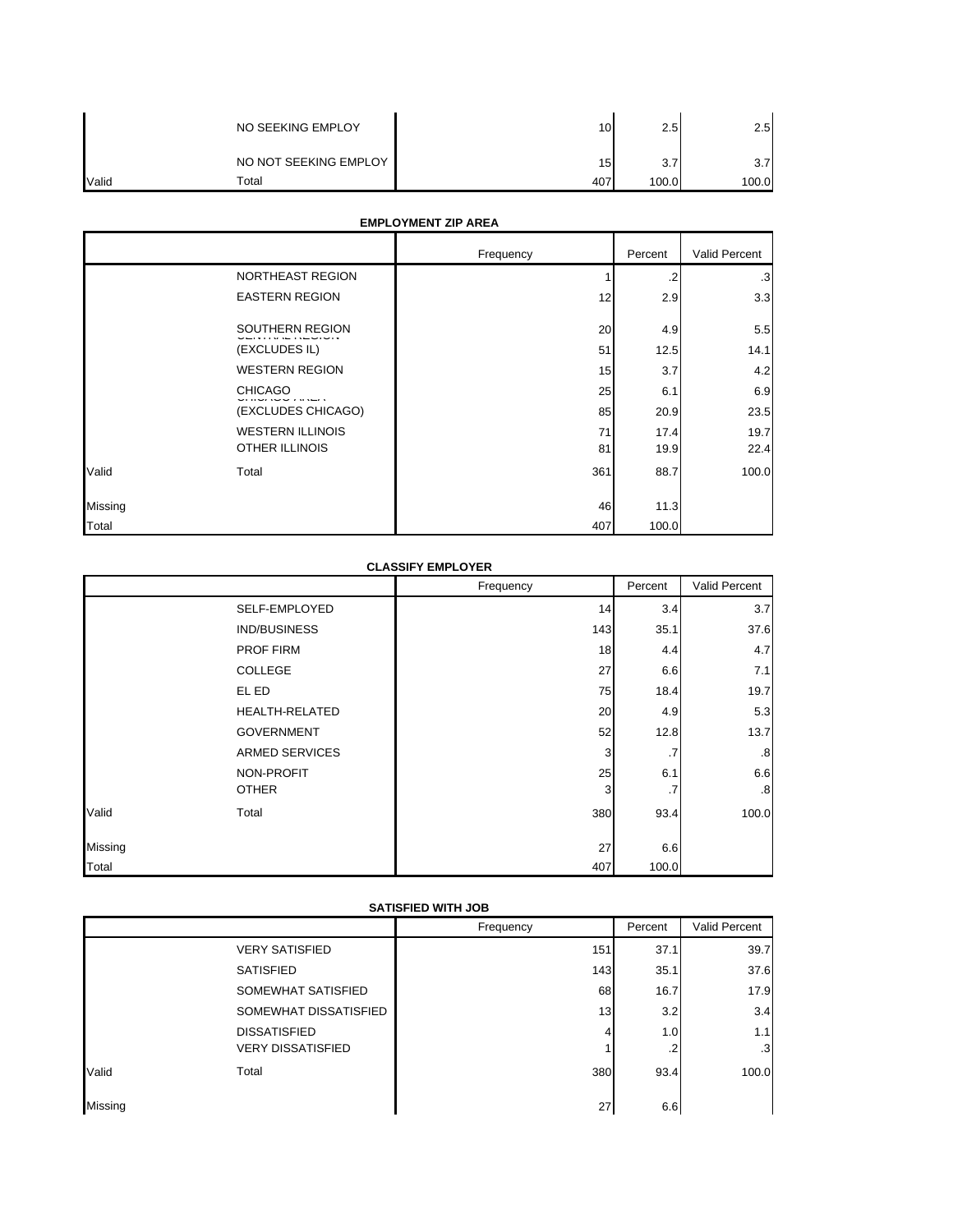| Total | $ -$<br><br>TV. | $\sim$ |  |
|-------|-----------------|--------|--|
|       |                 |        |  |

|         | <b>JOB RELATED TO DEGREE</b> |           |         |               |  |  |
|---------|------------------------------|-----------|---------|---------------|--|--|
|         |                              | Frequency | Percent | Valid Percent |  |  |
|         | <b>CLOSELY RELATED</b>       | 189       | 46.4    | 49.7          |  |  |
|         | <b>RELATED</b>               | 99        | 24.3    | 26.1          |  |  |
|         | <b>UNRELATED</b>             | 92        | 22.6    | 24.2          |  |  |
| Valid   | Total                        | 380       | 93.4    | 100.0         |  |  |
| Missing |                              | 27        | 6.6     |               |  |  |
| Total   |                              | 407       | 100.0   |               |  |  |

#### **JOB RELATED TO DEGREE**

### **JOB UNRELATED TO DEGREE BY CHOICE**

|         |                   | Frequency |          | Percent     | Valid Percent |
|---------|-------------------|-----------|----------|-------------|---------------|
|         | <b>YES</b><br>NO. |           | 56<br>32 | 13.8<br>7.9 | 63.6<br>36.4  |
| Valid   | Total             |           | 88       | 21.6        | 100.0         |
| Missing |                   |           | 319      | 78.4        |               |
| Total   |                   |           | 407      | 100.0       |               |

# **NUMBER OF DIFFERENT EMPLOYERS SINCE GRADUATION**

|               | Frequency | Percent | Valid Percent |
|---------------|-----------|---------|---------------|
| <b>ONE</b>    | 124       | 30.5    | 32.8          |
| <b>TWO</b>    | 123       | 30.2    | 32.5          |
| THREE TO SIX  | 123       | 30.2    | 32.5          |
| MORE THAN SIX | 8         | 2.0     | 2.1           |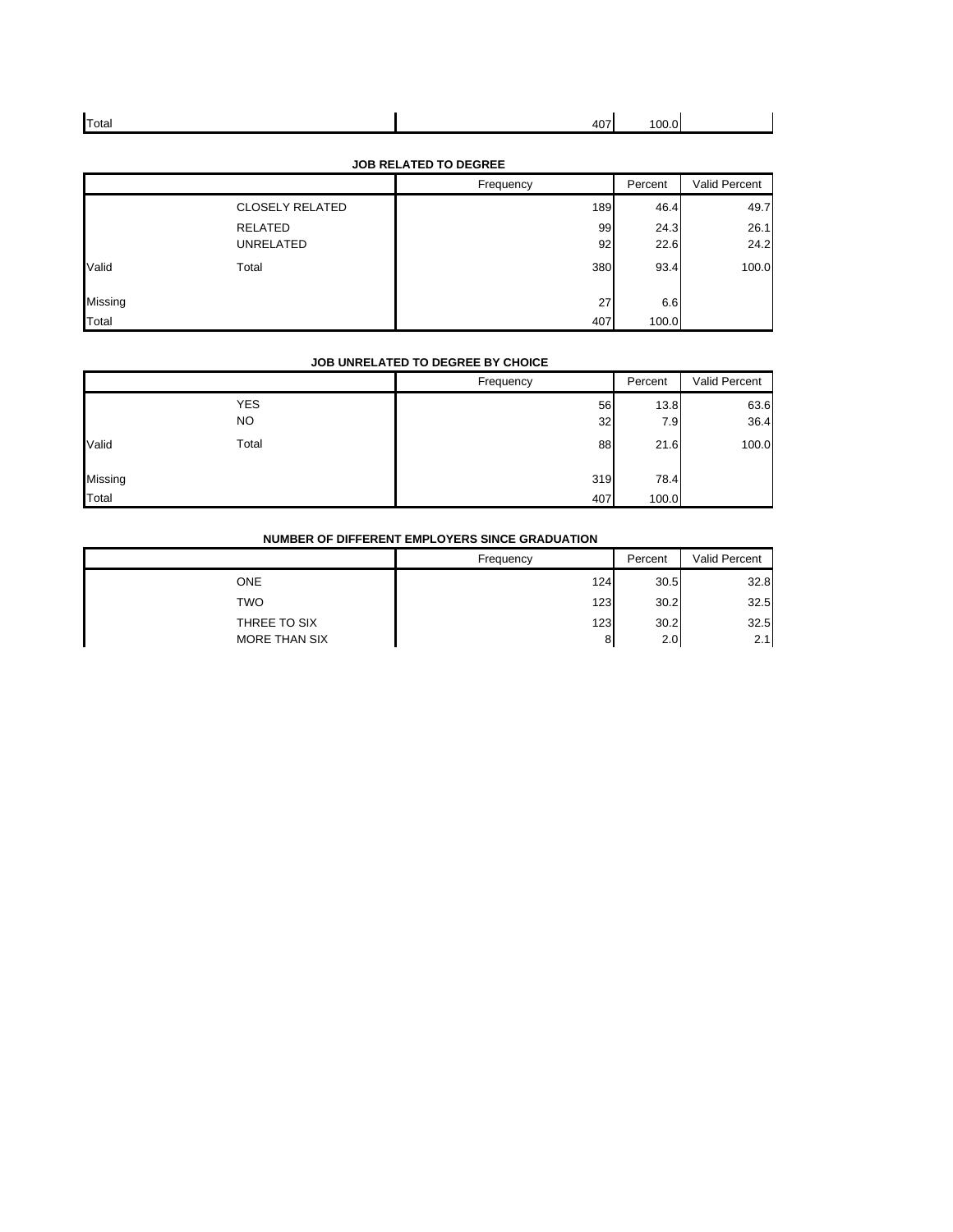| Valid   | Total | 378       | 92.9             | 100.0 |
|---------|-------|-----------|------------------|-------|
| Missing |       | <b>29</b> | 7.1<br>$\cdot$ . |       |
| Total   |       | 407       | 100.0            |       |

# Frequency | Percent | Valid Percent MANAGEMENT 12.0 BUSINESS OPERATIONS **24** 5.9 6.5 FINANCIAL SPECIALISTS 18 4.4 4.9 COMPUTER SPECIALISTS 10 2.5 2.7 ENGINEERS & RELATED  $TECHNICIANS$  8 2.2 2.2 SCIENTISTS 1.6 1.5 1.6 SOCIAL SCIENTISTS  $\begin{array}{ccc} 4 & 1.0 & 1.1 \end{array}$ HEALTH--DOCTORS | 2 .3 HEALTH-REGISTERED NURSES 2 .5 .5 HEALTH-THERAPISTS **1.4** 1.4 HEALTH--OTHER HEALTH PRACTITIONERS 8 2.0 2.2 COMMUNITY & SOCIAL SERVICE  $20|$  4.9 5.4 LEGAL--ATTORNEYS--<br>JUDGES JUDGES  $\begin{array}{cccccccccc} 4 & & 1.0 & & & 1.1 \end{array}$ LEGAL--SUPPORT WORKERS 1.2 1.4 EDUCATION--EARLY CHILDHOOD TEACHERS **6** 1.5 1.6 EDUCATION--ELEMENTARY 31 31 7.6 8.4 EDUCATION--MIDDLE SCHOOL  $\begin{array}{cccc} 3.0 & 3.0 \end{array}$ EDUCATION--SECONDARY SCHOOL TEACHERS 13 3.5 EDUCATION TEACHERS **EXECUTED ASSESS 1** 2.5 EDUCATION--OTHER **16** 4.4 ARTS & DESIGN WORKERS **1.9** ENTERTAINERS **1.9** ENTERTAINMENT **1.9** PERFORMERS 1.1 MEDIA & COMM WORKERS **1.5** 1.6 SALES 27 6.6 7.4 OFFICE & ADMINISTRATION 20 4.9 4.9 PROTECTIVE SERVICES **19.5** 8.6 9.5 FOOD PREP & SERVING **2** 2 .5 .5 BUILDING & GROUNDS 2 .3 SERVICES  $\frac{1}{2}$  1.0 1.1 FORESTRY 1.6 1.6 1.1 FORESTRY 1.6 **CURRENT OCCUPATION**

FORESTRY 6 1.5 1.6<br>EXTRACTIVE 3 3 3 EXTRACTIVE 3 .7 .8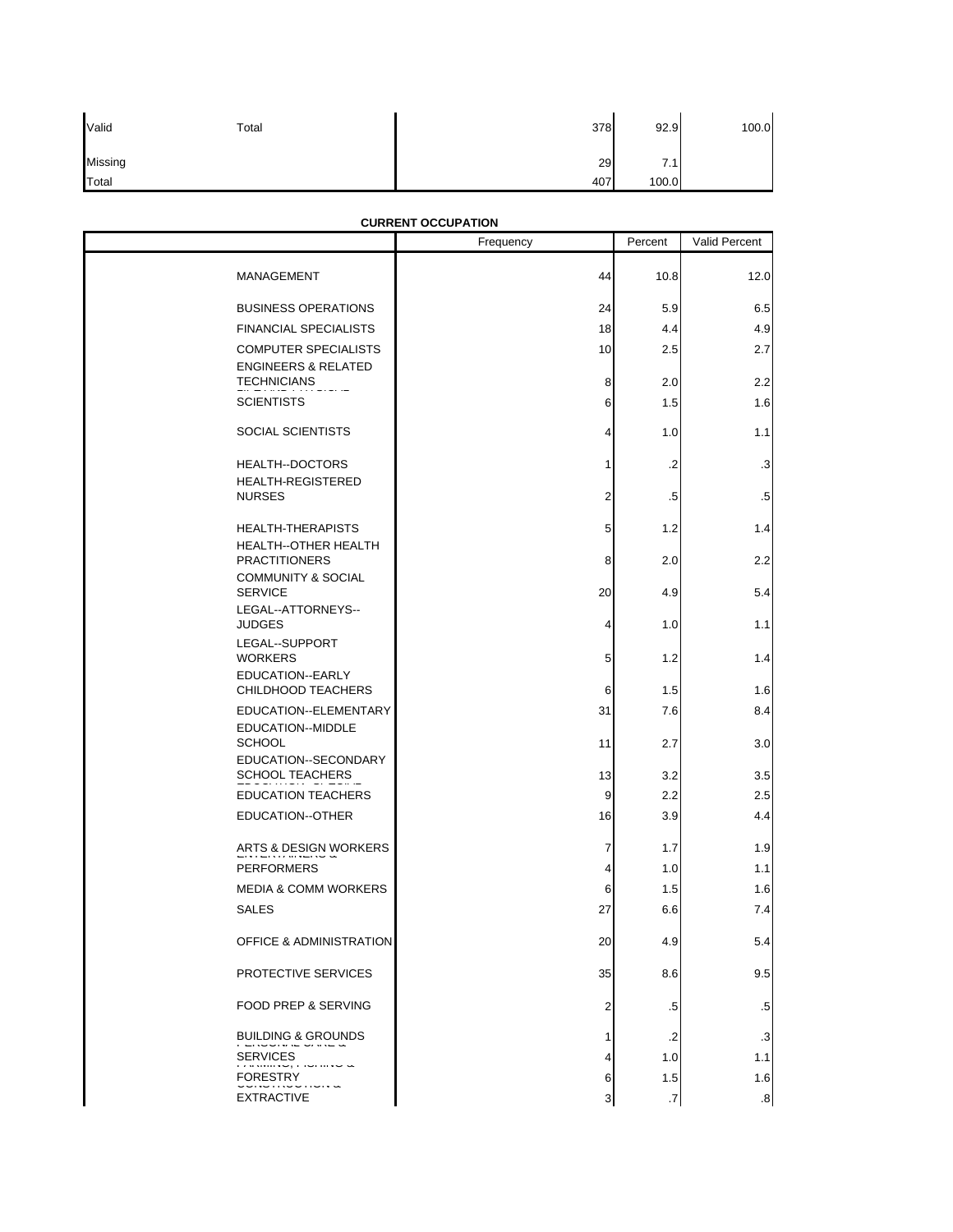| $\cdots$<br><b>MAINTENANCE &amp; REPAIR</b> |     | . . |
|---------------------------------------------|-----|-----|
| <b>PRODUCTION</b>                           | . . |     |

 $\mathsf{l}$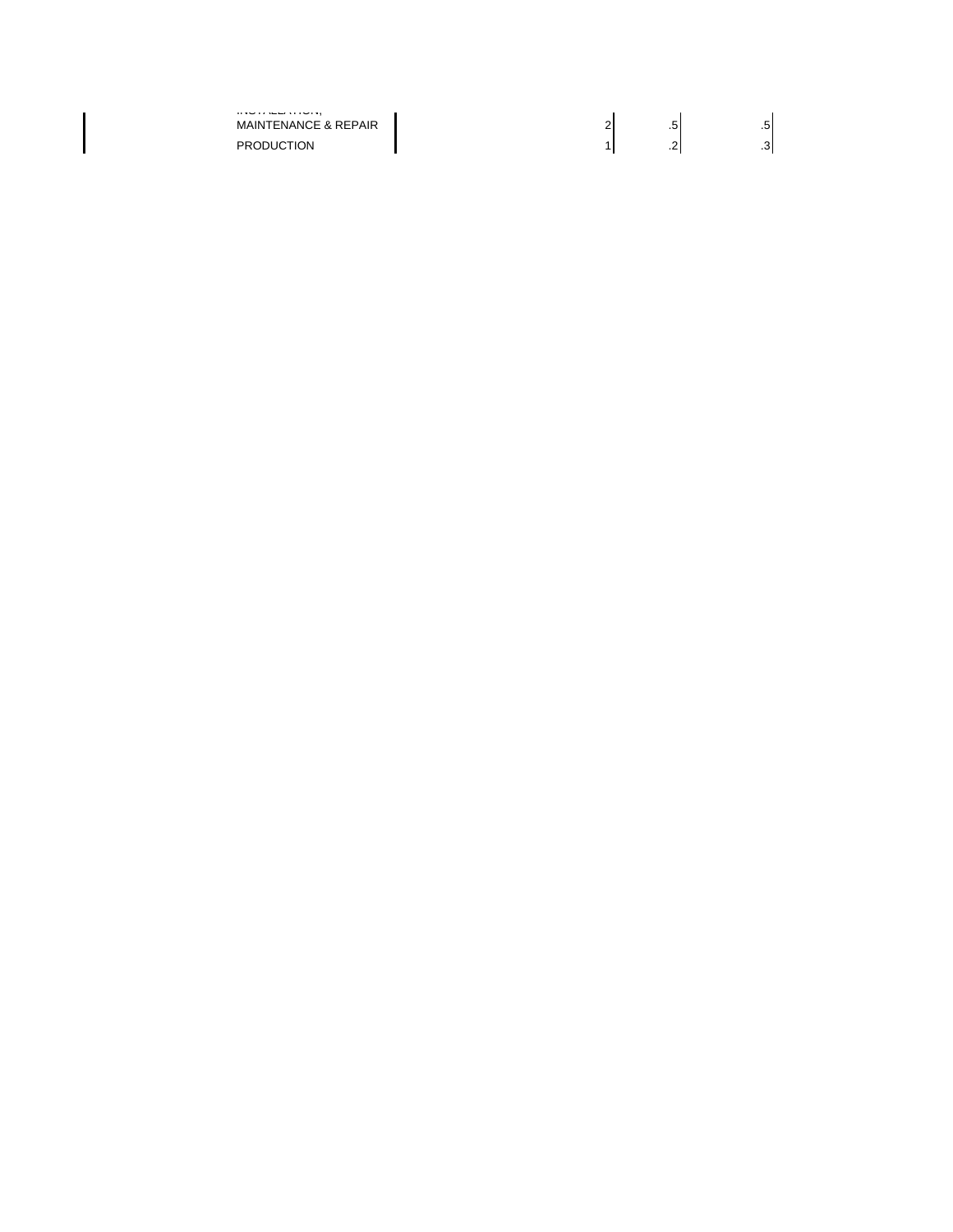|              | <b>MILITARY</b> | 4   | 1.0 <sub>l</sub> | 1.11  |
|--------------|-----------------|-----|------------------|-------|
| Valid        | Total           | 367 | 90.2             | 100.0 |
| Missing      |                 | 40  | 9.8              |       |
| <b>Total</b> |                 | 407 | 100.0            |       |

### **INCOME RANGE**

|                |                   | Frequency | Percent | Valid Percent |
|----------------|-------------------|-----------|---------|---------------|
|                | \$10,000 AND LESS | 4         | 1.0     | 1.1           |
|                | \$10,001-\$20,000 | 18        | 4.4     | 5.1           |
|                | \$20,001-\$30,000 | 59        | 14.5    | 16.7          |
|                | \$30,001-\$40,000 | 97        | 23.8    | 27.4          |
|                | \$40,001-\$50,000 | 81        | 19.9    | 22.9          |
|                | \$50,001-\$60,000 | 45        | 11.1    | 12.7          |
|                | \$60,001-\$70,000 | 19        | 4.7     | 5.4           |
|                | \$70,001-\$80,000 | 19        | 4.7     | 5.4           |
|                | \$80,001 OR MORE  | 12        | 2.9     | 3.4           |
| Valid<br>Total |                   | 354       | 87.0    | 100.0         |
| Missing        |                   | 53        | 13.0    |               |
| Total          |                   | 407       | 100.0   |               |

## **EARNED ADDITIONAL DEGREES**

|         |                   | Frequency | Percent      | Valid Percent |
|---------|-------------------|-----------|--------------|---------------|
|         | <b>YES</b><br>NO. | 85<br>294 | 20.9<br>72.2 | 22.4<br>77.6  |
| Valid   | Total             | 379       | 93.1         | 100.0         |
| Missing |                   | 28        | 6.9          |               |
| Total   |                   | 407       | 100.0        |               |

### **ADDITIONAL DEGREE EARNED**

|         |                         | Frequency | Percent | Valid Percent |
|---------|-------------------------|-----------|---------|---------------|
|         | <b>ASSOCIATE</b>        |           | $\cdot$ | 1.2           |
|         | 2ND BACHELOR            | ◠         | .5      | 2.4           |
|         | <b>ACADEMIC MASTERS</b> | 52        | 12.8    | 61.2          |
|         | <b>PROF MASTER</b>      | 20        | 4.9     | 23.5          |
|         | <b>HEALTH PROF</b>      |           | $\cdot$ | 1.2           |
|         | LAW                     | 3         | .7      | 3.5           |
|         | <b>DOCTORATE</b>        |           | $\cdot$ | 1.2           |
|         | <b>OTHER</b>            | 5         | 1.2     | 5.9           |
| Valid   | Total                   | 85        | 20.9    | 100.0         |
| Missing |                         | 322       | 79.1    |               |
| Total   |                         | 407       | 100.0   |               |

## **CURRENTLY PURSUING DEGREE**

|                | Frequency | Percent | <b>Valid Percent</b> |
|----------------|-----------|---------|----------------------|
| YES, FULL TIME | 16        | 3.9     | 3.9                  |
| YES, PART TIME | 62        | 15.2    | 15.3                 |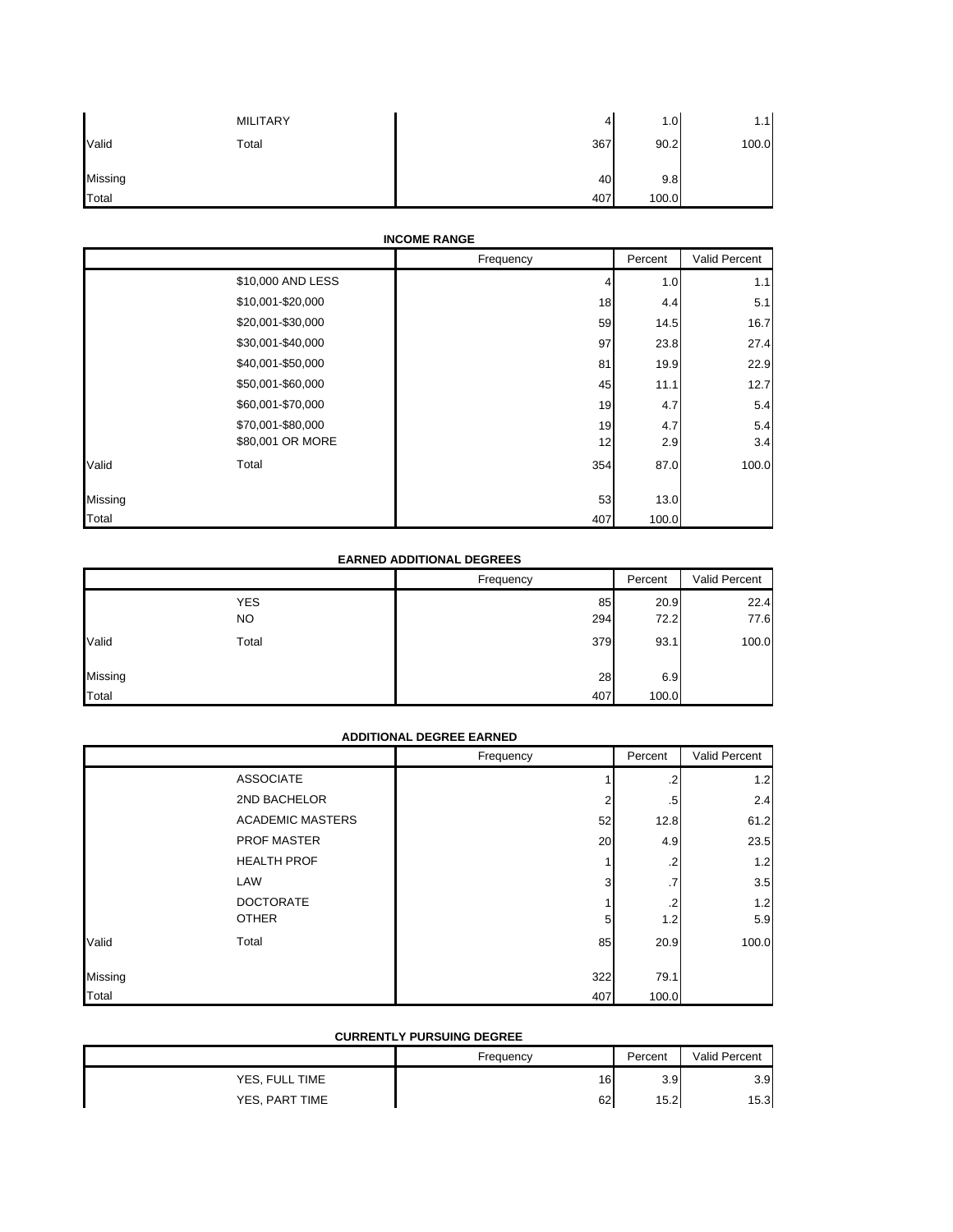| <b>NO</b> |  | $328$ $80.6$ $80.8$ |
|-----------|--|---------------------|
|           |  |                     |

 $\overline{\mathbf{I}}$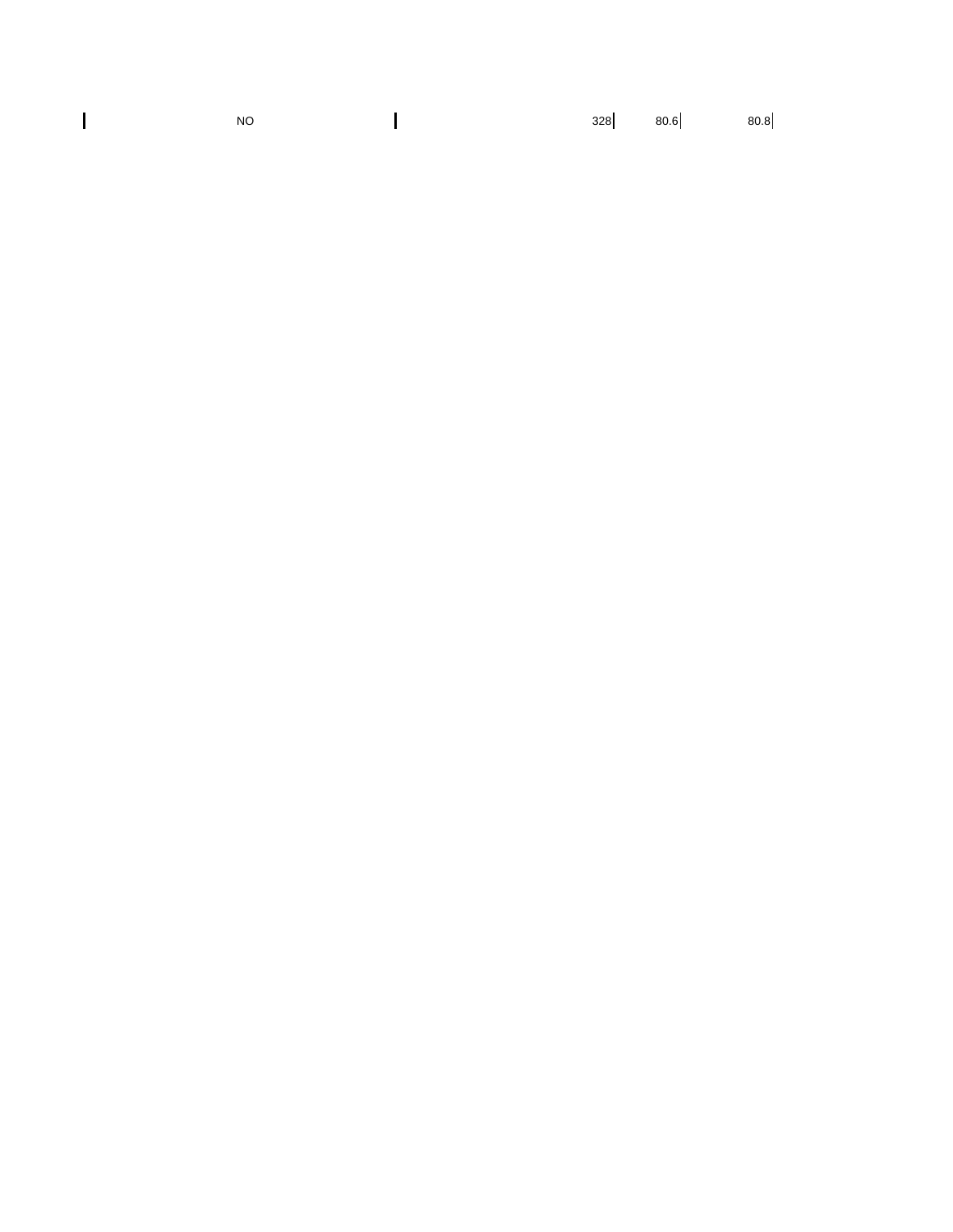| Valid   | Total | 406 | 99.8           | 100.0 |
|---------|-------|-----|----------------|-------|
| Missing |       |     | $\Omega$<br>ے. |       |
| Total   |       | 407 | 100.0          |       |

## **DEGREE PURSUING**

|         |                         | Frequency | Percent | Valid Percent |
|---------|-------------------------|-----------|---------|---------------|
|         | 2ND BACHELOR            | 2         | .5      | 2.6           |
|         | <b>ACADEMIC MASTERS</b> | 42        | 10.3    | 54.5          |
|         | PROF MASTER             | 22        | 5.4     | 28.6          |
|         | <b>HEALTH PROF</b>      |           | $\cdot$ | 1.3           |
|         | <b>THEOLOGY</b>         | າ         | $.5\,$  | 2.6           |
|         | LAW                     |           | $\cdot$ | 1.3           |
|         | <b>DOCTORATE</b>        |           | 1.7     | 9.1           |
| Valid   | Total                   | 77        | 18.9    | 100.0         |
| Missing |                         | 330       | 81.1    |               |
| Total   |                         | 407       | 100.0   |               |

### **ATTITUDE TOWARD UNIVERSITY**

|         |                          | Frequency | Percent | Valid Percent |
|---------|--------------------------|-----------|---------|---------------|
|         | <b>STRONGLY POSITIVE</b> | 138       | 33.9    | 34.1          |
|         | <b>POSITIVE</b>          | 221       | 54.3    | 54.6          |
|         | SOMEWHAT POSITIVE        | 37        | 9.1     | 9.1           |
|         | SOMEWHAT NEGATIVE        | 5         | 1.2     | 1.2           |
|         | <b>STRONGLY NEGATIVE</b> | 4         | 1.0     | 1.0           |
| Valid   | Total                    | 405       | 99.5    | 100.0         |
| Missing |                          | c         | .5      |               |
| Total   |                          | 407       | 100.0   |               |

### **ATTITUDE TOWARD WIU DEGREE MAJOR**

|         |                          | Frequency | Percent | Valid Percent |
|---------|--------------------------|-----------|---------|---------------|
|         | <b>STRONGLY POSITIVE</b> | 124       | 30.5    | 30.5          |
|         | <b>POSITIVE</b>          | 168       | 41.3    | 41.4          |
|         | SOMEWHAT POSITIVE        | 76        | 18.7    | 18.7          |
|         | SOMEWHAT NEGATIVE        | 28        | 6.9     | 6.9           |
|         | <b>NEGATIVE</b>          | 6         | 1.5     | 1.5           |
|         | <b>STRONGLY NEGATIVE</b> | 4         | 1.0     | 1.0           |
| Valid   | Total                    | 406       | 99.8    | 100.0         |
|         |                          |           |         |               |
| Missing |                          |           | $\cdot$ |               |
| Total   |                          | 407       | 100.0   |               |

## **DEGREE PREPARED FOR CAREER PATH**

|                     | Frequency | Percent | Valid Percent |
|---------------------|-----------|---------|---------------|
| <b>VERY WELL</b>    | 84        | 20.6    | 20.8          |
| WELL                | 111       | 27.3    | 27.5          |
| ADEQUATELY          | 163       | 40.0    | 40.3          |
| <b>INADEQUATELY</b> | 26        | 6.4     | 6.4           |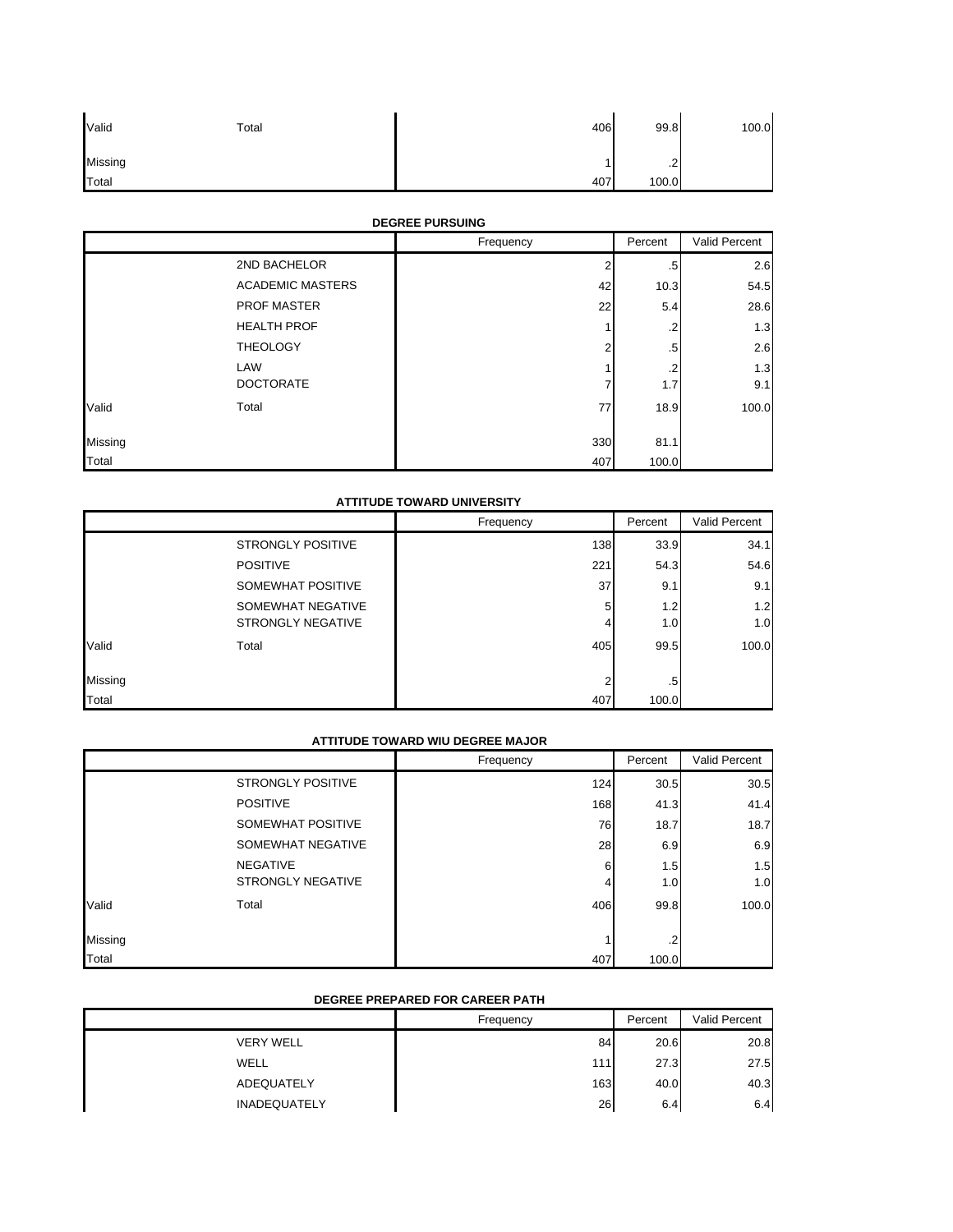|         | <b>POORLY</b><br><b>VERY POORLY</b> | 9<br>11 | 2.2<br>2.7 | 2.2<br>2.7 |
|---------|-------------------------------------|---------|------------|------------|
| Valid   | Total                               | 404     | 99.3       | 100.0      |
| Missing |                                     | 3       | . .        |            |
| Total   |                                     | 407     | 100.0      |            |

#### **DEVELOP CRITICAL THINKING**

|         |                          | Frequency | Percent | Valid Percent   |
|---------|--------------------------|-----------|---------|-----------------|
|         | <b>EXTREMELY HELPFUL</b> | 70        | 17.2    | 17.4            |
|         | <b>VERY HELPFUL</b>      | 191       | 46.9    | 47.5            |
|         | MODERATELY HELPFUL       | 122       | 30.0    | 30.3            |
|         | <b>SLIGHTLY HELPFUL</b>  | 17        | 4.2     | 4.2             |
|         | <b>NOT HELPFUL</b>       | 2         | .5      | .5 <sub>1</sub> |
| Valid   | Total                    | 402       | 98.8    | 100.0           |
| Missing |                          | 5         | 1.2     |                 |
| Total   |                          | 407       | 100.0   |                 |

### **DEVELOP SENSE OF ETHICS**

|         |                          | Frequency | Percent | Valid Percent |
|---------|--------------------------|-----------|---------|---------------|
|         | <b>EXTREMELY HELPFUL</b> | 49        | 12.0    | 12.3          |
|         | <b>VERY HELPFUL</b>      | 171       | 42.0    | 42.8          |
|         | MODERATELY HELPFUL       | 137       | 33.7    | 34.3          |
|         | <b>SLIGHTLY HELPFUL</b>  | 34        | 8.4     | 8.5           |
|         | <b>NOT HELPFUL</b>       | 9         | 2.2     | 2.3           |
| Valid   | Total                    | 400       | 98.3    | 100.0         |
| Missing |                          |           | 1.7     |               |
| Total   |                          | 407       | 100.0   |               |

## **GREATER UNDERSTANDING OF PEOPLE**

|         |                          | Frequency | Percent          | Valid Percent |
|---------|--------------------------|-----------|------------------|---------------|
|         | <b>EXTREMELY HELPFUL</b> | 87        | 21.4             | 21.6          |
|         | <b>VERY HELPFUL</b>      | 165       | 40.5             | 41.0          |
|         | MODERATELY HELPFUL       | 115       | 28.3             | 28.6          |
|         | <b>SLIGHTLY HELPFUL</b>  | 33        | 8.1              | 8.2           |
|         | <b>NOT HELPFUL</b>       | 2         | .5               | $.5\,$        |
| Valid   | Total                    | 402       | 98.8             | 100.0         |
| Missing |                          | 5         | 1.2 <sub>1</sub> |               |
| Total   |                          | 407       | 100.0            |               |

# **MORE ACTIVE CITIZEN**

|                         | Frequency | Percent | Valid Percent |
|-------------------------|-----------|---------|---------------|
| EXTREMELY HELPFUL       | 54        | 13.3    | 13.4          |
| <b>VERY HELPFUL</b>     | 128       | 31.4    | 31.8          |
| MODERATELY HELPFUL      | 145       | 35.6    | 36.1          |
| <b>SLIGHTLY HELPFUL</b> | 54        | 13.3    | 13.4          |
| <b>NOT HELPFUL</b>      | 21        | 5.2     | 5.2           |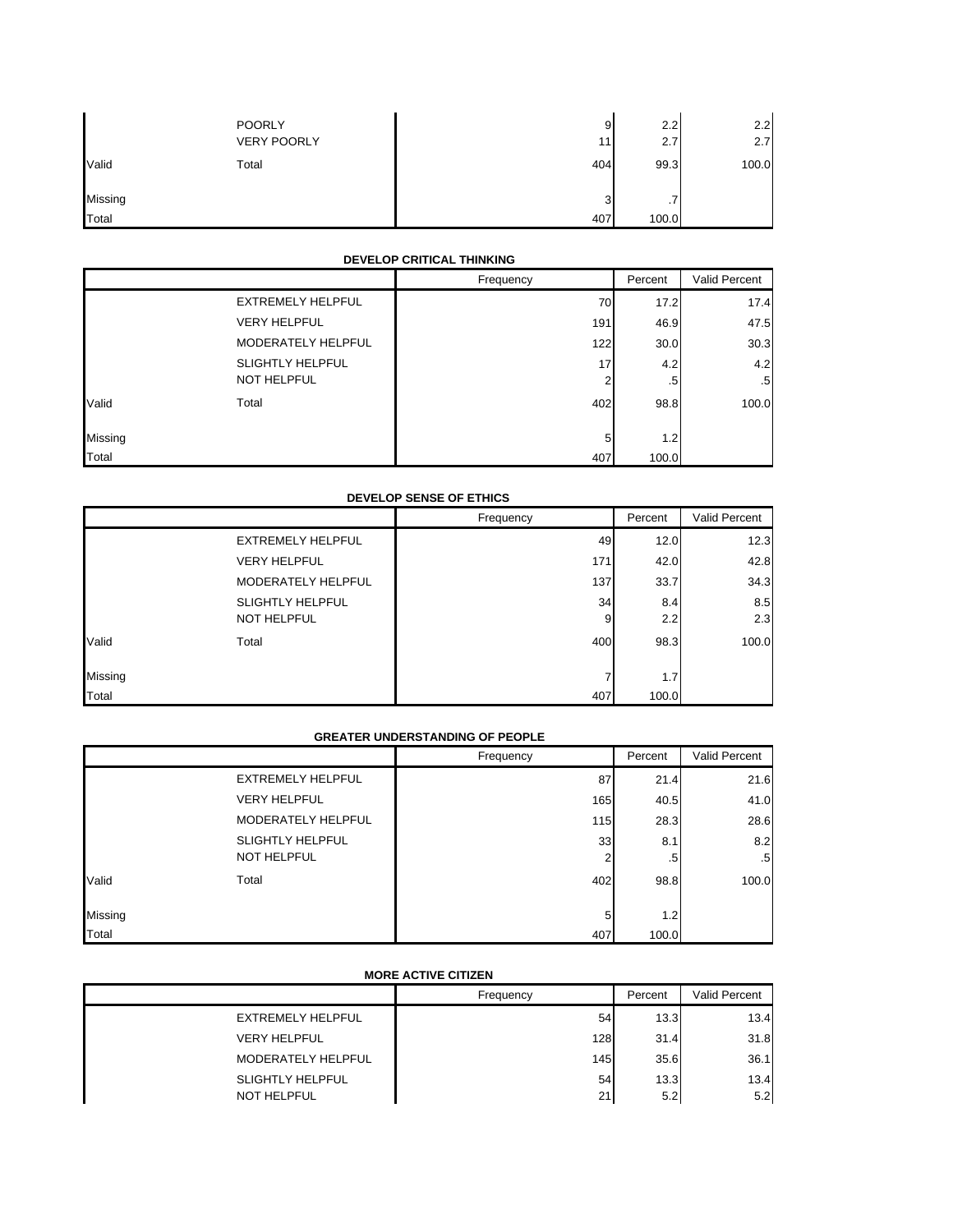| Valid   | Total | 402        | 98.8  | 100.0 |
|---------|-------|------------|-------|-------|
| Missing |       | -<br>∽<br> | 1.2   |       |
| Total   |       | 407        | 100.0 |       |

## **IMPROVING QUALITY OF LIFE**

|         |                          | Frequency       | Percent | Valid Percent |
|---------|--------------------------|-----------------|---------|---------------|
|         | <b>EXTREMELY HELPFUL</b> | 72              | 17.7    | 18.0          |
|         | <b>VERY HELPFUL</b>      | 171             | 42.0    | 42.6          |
|         | MODERATELY HELPFUL       | 115             | 28.3    | 28.7          |
|         | <b>SLIGHTLY HELPFUL</b>  | 30              | 7.4     | 7.5           |
|         | <b>NOT HELPFUL</b>       | 13 <sub>1</sub> | 3.2     | 3.2           |
| Valid   | Total                    | 401             | 98.5    | 100.0         |
| Missing |                          | 6               | 1.5     |               |
| Total   |                          | 407             | 100.0   |               |

### **LEVEL OF EFFORT**

|         |                          | Frequency | Percent | Valid Percent |
|---------|--------------------------|-----------|---------|---------------|
|         | <b>VERY SATISFIED</b>    | 193       | 47.4    | 48.1          |
|         | SOMEWHAT SATISFIED       | 190       | 46.7    | 47.4          |
|         | SOMEWHAT DISSATISFIED    | 16        | 3.9     | 4.0           |
|         | <b>VERY DISSATISFIED</b> | 2         | .5      | $.5\,$        |
| Valid   | Total                    | 401       | 98.5    | 100.0         |
|         |                          |           |         |               |
| Missing |                          | 6         | 1.5     |               |
| Total   |                          | 407       | 100.0   |               |

## **SCHEDULING-COURSE AVAILABILITY**

|         |                          | Frequency | Percent | Valid Percent |
|---------|--------------------------|-----------|---------|---------------|
|         | <b>VERY SATISFIED</b>    | 208       | 51.1    | 52.0          |
|         | SOMEWHAT SATISFIED       | 162       | 39.8    | 40.5          |
|         | SOMEWHAT DISSATISFIED    | 27        | 6.6     | 6.8           |
|         | <b>VERY DISSATISFIED</b> | 3         | .7      | .8            |
| Valid   | Total                    | 400       | 98.3    | 100.0         |
| Missing |                          |           | 1.7     |               |
| Total   |                          | 407       | 100.0   |               |

#### **QUALITY OF LIBRARY MATERIALS**

|                       | Frequency | Percent | Valid Percent |
|-----------------------|-----------|---------|---------------|
| <b>VERY SATISFIED</b> | 184       | 45.2    | 46.6          |
| SOMEWHAT SATISFIED    | 182       | 44.7    | 46.1          |
| SOMEWHAT DISSATISFIED | 29        | 7.1     | 7.3           |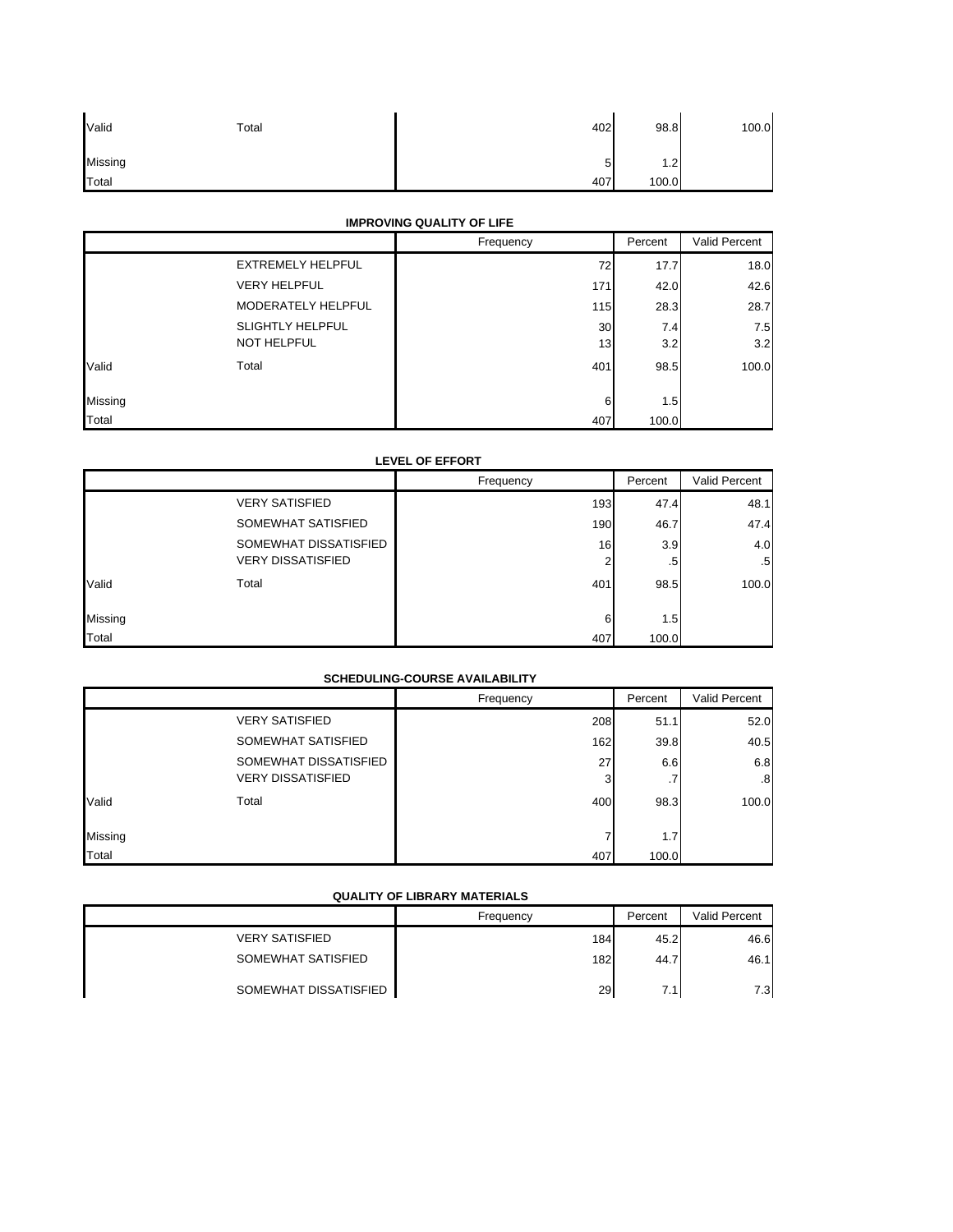| Valid   | Total | 395 | 97.1  | 100.0 |
|---------|-------|-----|-------|-------|
| Missing |       | 12  | 2.9   |       |
| Total   |       | 407 | 100.0 |       |

### **QUALITY OF ACADEMIC ADVISING**

|         |                          | Frequency | Percent | Valid Percent |
|---------|--------------------------|-----------|---------|---------------|
|         | <b>VERY SATISFIED</b>    | 171       | 42.0    | 42.8          |
|         | SOMEWHAT SATISFIED       | 168       | 41.3    | 42.0          |
|         | SOMEWHAT DISSATISFIED    | 45        | 11.1    | 11.3          |
|         | <b>VERY DISSATISFIED</b> | 16        | 3.9     | 4.0           |
| Valid   | Total                    | 400       | 98.3    | 100.0         |
|         |                          |           |         |               |
| Missing |                          |           | 1.7     |               |
| Total   |                          | 407       | 100.0   |               |

### **SATISFACTION WITH MAJOR**

|         |                          | Frequency | Percent          | Valid Percent |
|---------|--------------------------|-----------|------------------|---------------|
|         | <b>VERY SATISFIED</b>    | 198       | 48.6             | 49.4          |
|         | SOMEWHAT SATISFIED       | 181       | 44.5             | 45.1          |
|         | SOMEWHAT DISSATISFIED    | 17        | 4.2              | 4.2           |
|         | <b>VERY DISSATISFIED</b> | 5         | 1.2 <sub>1</sub> | 1.2           |
| Valid   | Total                    | 401       | 98.5             | 100.0         |
|         |                          |           |                  |               |
| Missing |                          | 6         | 1.5              |               |
| Total   |                          | 407       | 100.0            |               |

## **EFFECT OF DEBT INCURRED**

|         |                | Frequency | Percent | Valid Percent |
|---------|----------------|-----------|---------|---------------|
|         | <b>SERIOUS</b> | 27        | 6.6     | 6.8           |
|         | MODERATE       | 103       | 25.3    | 25.9          |
|         | <b>MINOR</b>   | 95        | 23.3    | 23.9          |
|         | NOT A PROBLEM  | 173       | 42.5    | 43.5          |
| Valid   | Total          | 398       | 97.8    | 100.0         |
|         |                |           |         |               |
| Missing |                | 9         | 2.2     |               |
| Total   |                | 407       | 100.0   |               |

### **RANGE OF AMOUNT OF DEBT INCURRED**

|                  | Frequency | Percent          | Valid Percent |
|------------------|-----------|------------------|---------------|
| \$3,000 OR LESS  | 11        | 2.7              | 4.7           |
| \$3,001-7,500    | 20        | 4.9 <sub>1</sub> | 8.5           |
| \$07,501-10,000  | 40        | 9.8              | 17.0          |
| \$10,001-15,000  | 62        | 15.2             | 26.4          |
| \$15,000 OR MORE | 102       | 25.1             | 43.4          |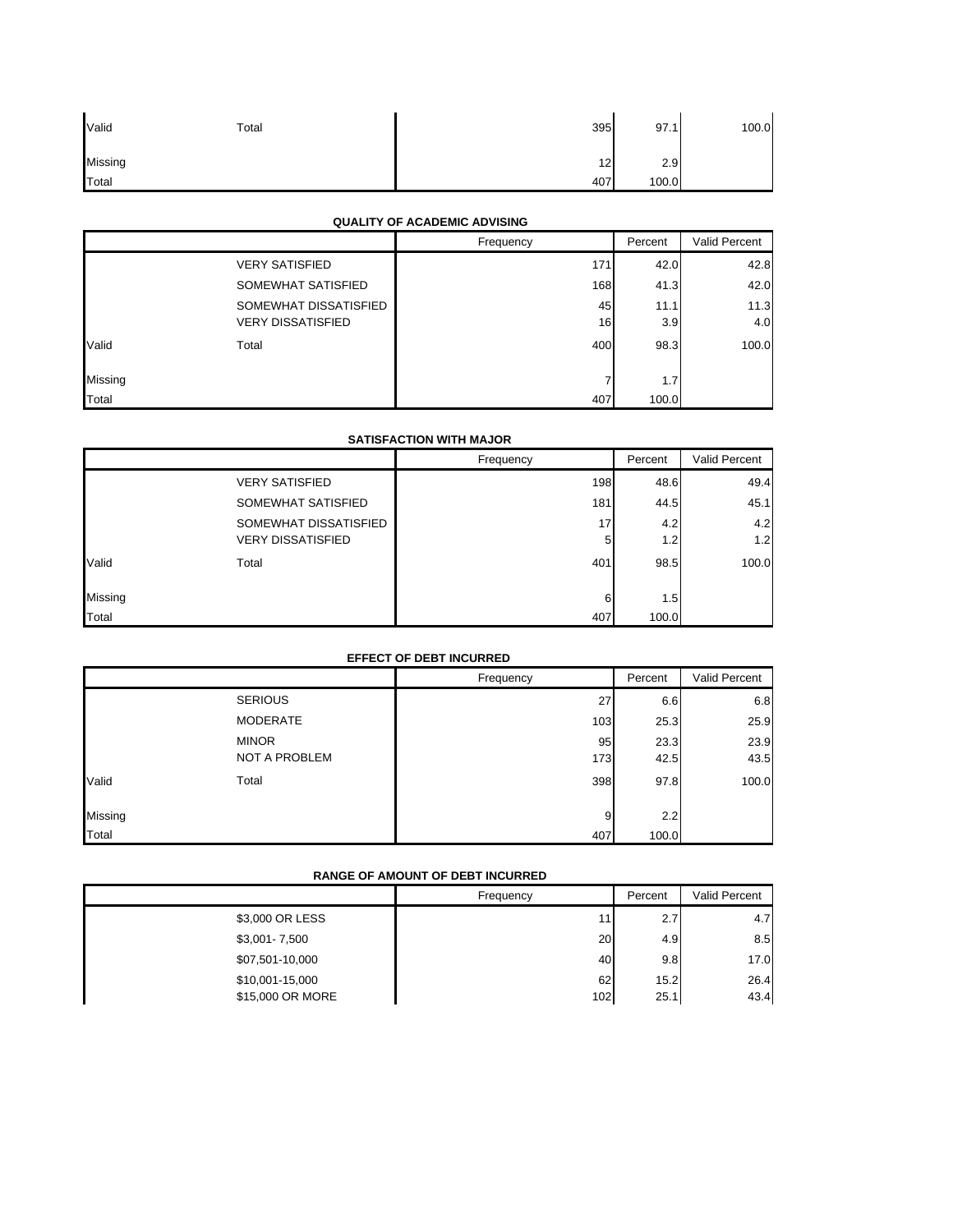| Valid   | Total | 235 | 57.7  | 100.0 |
|---------|-------|-----|-------|-------|
| Missing |       | 172 | 42.3  |       |
| Total   |       | 407 | 100.0 |       |

### **WILLING TO CONTACT LOCAL LEGISLATORS**

|         |                 | Frequency | Percent | Valid Percent |
|---------|-----------------|-----------|---------|---------------|
|         | <b>YES</b>      | 133       | 32.7    | 33.1          |
|         | NO.             | 166       | 40.8    | 41.3          |
|         | Dont live in IL | 103       | 25.3    | 25.6          |
| Valid   | Total           | 402       | 98.8    | 100.0         |
| Missing |                 | 5         | 1.2     |               |
| Total   |                 | 407       | 100.0   |               |

### **TEACHER ED COMPLETION**

|         |            | Frequency | Percent | Valid Percent |
|---------|------------|-----------|---------|---------------|
|         | <b>YES</b> | 79        | 19.4    | 19.9          |
|         | NO.        | 318       | 78.1    | 80.1          |
| Valid   | Total      | 397       | 97.5    | 100.0         |
| Missing |            | 10        | 2.5     |               |
| Total   |            | 407       | 100.0   |               |

## **IF YOU COMPLETED A TEACHER EDUCATION DEGREE PROGRAM AT WIU, HOW WOULD YOU RATE YOUR PREPARATION FOR THE ROLE OF A TEACHER IN THE AREAS GIVEN BELOW?**

### **SUBJECT MATTER PREPARATION**

|         | SUBJECT MATTER PREPARATION |           |            |               |  |
|---------|----------------------------|-----------|------------|---------------|--|
|         |                            | Frequency | Percent    | Valid Percent |  |
|         | <b>EXCELLENT</b>           | 28        | 6.9        | 36.4          |  |
|         | GOOD                       | 35        | 8.6        | 45.5          |  |
|         | <b>FAIR</b><br><b>POOR</b> | 9<br>5    | 2.2<br>1.2 | 11.7<br>6.5   |  |
| Valid   | Total                      | 77        | 18.9       | 100.0         |  |
| Missing |                            | 330       | 81.1       |               |  |
| Total   |                            | 407       | 100.0      |               |  |

## **HUMAN GROWTH AND DEVELOPMENT**

|         |                  | Frequency | Percent | Valid Percent |
|---------|------------------|-----------|---------|---------------|
|         | <b>EXCELLENT</b> | 26        | 6.4     | 33.8          |
|         | GOOD             | 43        | 10.6    | 55.8          |
|         | <b>FAIR</b>      | 8         | 2.0     | 10.4          |
| Valid   | Total            | 77        | 18.9    | 100.0         |
| Missing |                  | 330       | 81.1    |               |
| Total   |                  | 407       | 100.0   |               |

#### **LEARNING THEORIES AND LEARNING STYLES**

|            | Frequency          | Percent              | Valid Percent |
|------------|--------------------|----------------------|---------------|
| <b>ENT</b> | $\sim$<br><u>_</u> | $\sim$ $\sim$<br>6.6 | 34.6          |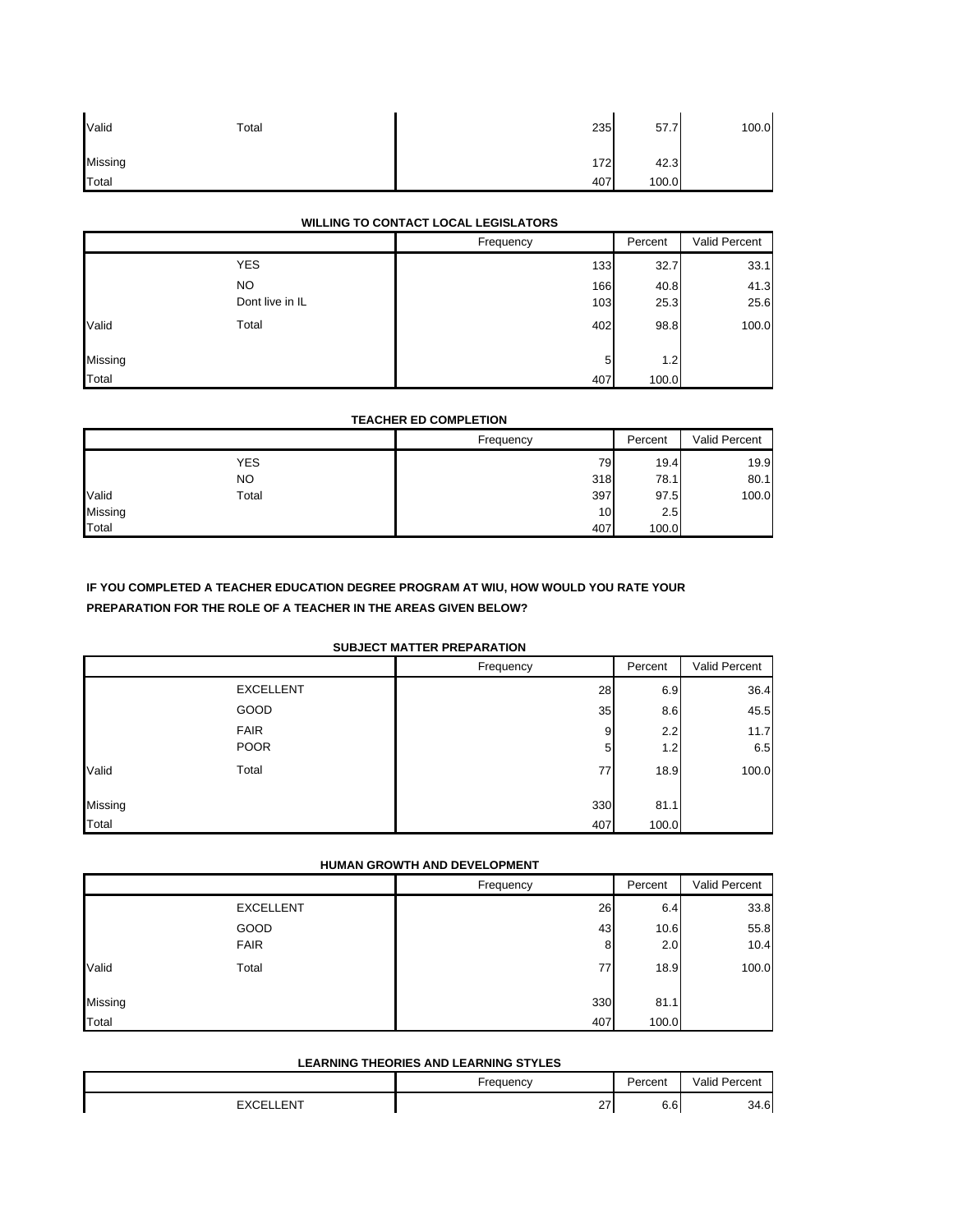|         | GOOD        | 39  | 9.6       | 50.0  |
|---------|-------------|-----|-----------|-------|
|         | <b>FAIR</b> | 9   | 2.2       | 11.5  |
|         | <b>POOR</b> | 3   | $\cdot$ 7 | 3.8   |
| Valid   | Total       | 78  | 19.2      | 100.0 |
| Missing |             | 329 | 80.8      |       |
| Total   |             | 407 | 100.0     |       |

#### **CLASS MANAGEMENT**

|         |                  | Frequency | Percent | Valid Percent |
|---------|------------------|-----------|---------|---------------|
|         | <b>EXCELLENT</b> | 12        | 2.9     | 15.4          |
|         | GOOD             | 25        | 6.1     | 32.1          |
|         | <b>FAIR</b>      | 28        | 6.9     | 35.9          |
|         | <b>POOR</b>      | 13        | 3.2     | 16.7          |
| Valid   | Total            | 78        | 19.2    | 100.0         |
| Missing |                  | 329       | 80.8    |               |
| Total   |                  | 407       | 100.0   |               |

|         | RESPONDING TO VARIED AND MULTICULTURAL NEEDS WITHIN THE SCHOOL SETTING |           |         |               |  |
|---------|------------------------------------------------------------------------|-----------|---------|---------------|--|
|         |                                                                        | Frequency | Percent | Valid Percent |  |
|         | <b>EXCELLENT</b>                                                       | 11        | 2.7     | 14.5          |  |
|         | GOOD                                                                   | 36        | 8.8     | 47.4          |  |
|         | <b>FAIR</b>                                                            | 28        | 6.9     | 36.8          |  |
|         | <b>POOR</b>                                                            |           | .2      | 1.3           |  |
| Valid   | Total                                                                  | 76        | 18.7    | 100.0         |  |
| Missing |                                                                        | 331       | 81.3    |               |  |
| Total   |                                                                        | 407       | 100.0   |               |  |

## **PLANNING INSTRUCTION LEADING TO MEASURABLE OUTCOMES**

|         |                  | Frequency | Percent      | Valid Percent |
|---------|------------------|-----------|--------------|---------------|
|         | <b>EXCELLENT</b> | 26        | 6.4          | 33.3          |
|         | GOOD             | 35        | 8.6          | 44.9          |
|         | <b>FAIR</b>      | 15        | 3.7          | 19.2          |
|         | <b>POOR</b>      | 2         | $.5^{\circ}$ | 2.6           |
| Valid   | Total            | 78        | 19.2         | 100.0         |
| Missing |                  | 329       | 80.8         |               |
| Total   |                  | 407       | 100.0        |               |

### **SELECTING AND USING APPROPRIATE MATERIALSAND TEACHING AIDS**

|                  | Frequency | Percent | Valid Percent |
|------------------|-----------|---------|---------------|
| <b>EXCELLENT</b> | 30        | 7.4     | 38.5          |
| GOOD             | 33        | 8.1     | 42.3          |
| <b>FAIR</b>      | 14        | 3.4     | 17.9          |
| <b>POOR</b>      |           | ີ<br>ے. | 1.3           |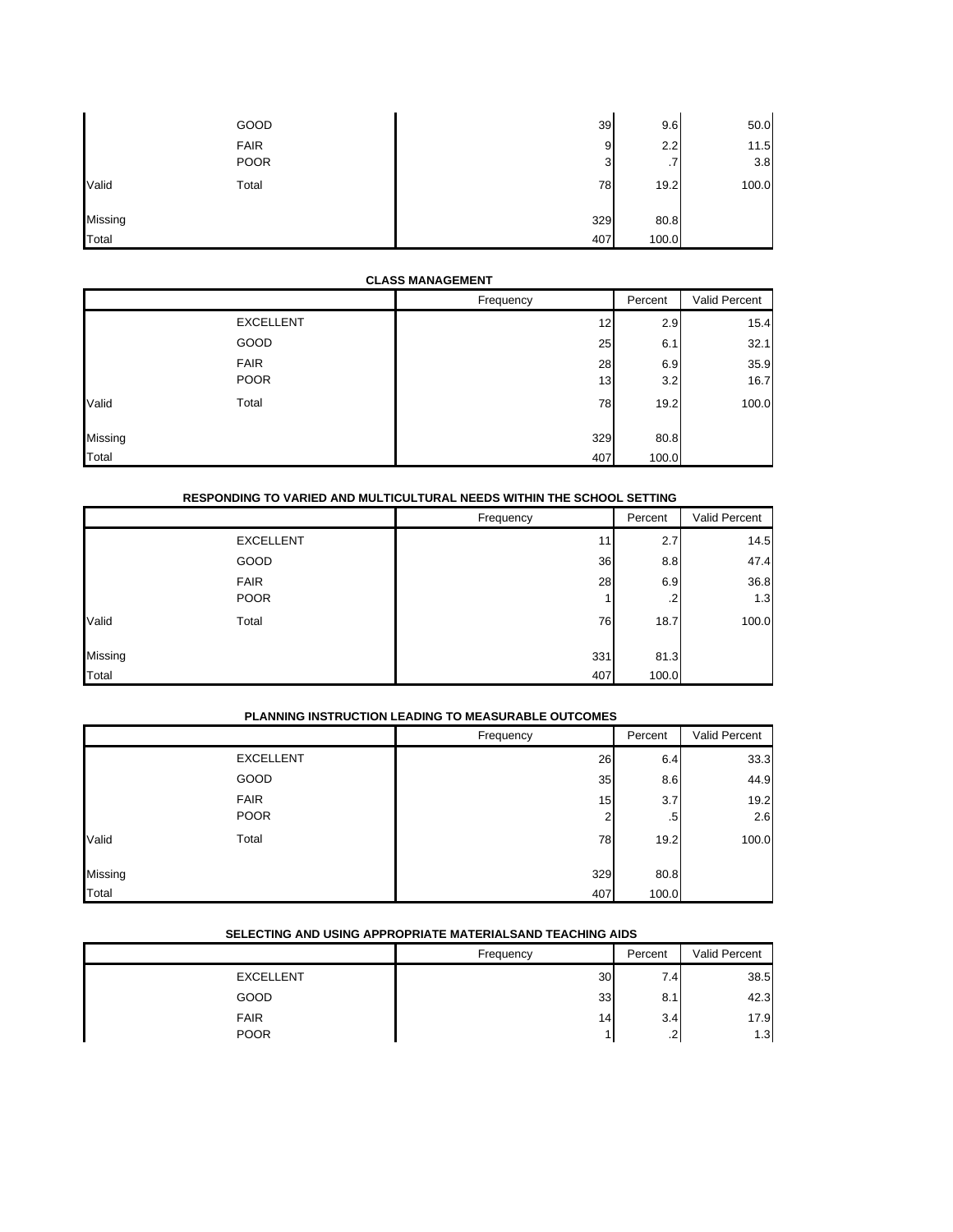| Valid   | Total | 78  | 19.2  | 100.0 |
|---------|-------|-----|-------|-------|
| Missing |       | 329 | 80.8  |       |
| Total   |       | 407 | 100.0 |       |

## **DIAGNOSING AND EVALUATING STUDENT NEEDS**

|         |                  | Frequency | Percent | Valid Percent |
|---------|------------------|-----------|---------|---------------|
|         | <b>EXCELLENT</b> | 14        | 3.4     | 17.9          |
|         | GOOD             | 32        | 7.9     | 41.0          |
|         | <b>FAIR</b>      | 27        | 6.6     | 34.6          |
|         | <b>POOR</b>      | 5         | 1.2     | 6.4           |
| Valid   | Total            | 78        | 19.2    | 100.0         |
|         |                  |           |         |               |
| Missing |                  | 329       | 80.8    |               |
| Total   |                  | 407       | 100.0   |               |

## **ENCOURAGING AND MOTIVATING STUDENTS TOWARD LEARNING**

|         | <b>ENCOURAGING AND MOTIVATING STUDENTS TOWARD LEARNING</b> |           |         |               |  |
|---------|------------------------------------------------------------|-----------|---------|---------------|--|
|         |                                                            | Frequency | Percent | Valid Percent |  |
|         | <b>EXCELLENT</b>                                           | 18        | 4.4     | 23.4          |  |
|         | GOOD                                                       | 36        | 8.8     | 46.8          |  |
|         | <b>FAIR</b>                                                | 21        | 5.2     | 27.3          |  |
|         | <b>POOR</b>                                                | 2         | .5      | 2.6           |  |
| Valid   | Total                                                      | 77        | 18.9    | 100.0         |  |
| Missing |                                                            | 330       | 81.1    |               |  |
| Total   |                                                            | 407       | 100.0   |               |  |

### **ACCEPTING THE DIFFERENCES OF INDIVIDUALS**

|         |                  | Frequency | Percent | Valid Percent |
|---------|------------------|-----------|---------|---------------|
|         | <b>EXCELLENT</b> | 30        | 7.4     | 39.0          |
|         | GOOD             | 35        | 8.6     | 45.5          |
|         | <b>FAIR</b>      | 11        | 2.7     | 14.3          |
|         | <b>POOR</b>      |           | $\cdot$ | 1.3           |
| Valid   | Total            | 77        | 18.9    | 100.0         |
| Missing |                  | 330       | 81.1    |               |
| Total   |                  | 407       | 100.0   |               |

#### **MAINTAINING COLLABORATIVE RELATIONSHIPS WITH PARENTS, COMMUNITY MEMBERS AND OTHER SCHOOL PRO**

| <b>:OFESSIONALS</b> |  |
|---------------------|--|
|---------------------|--|

|                  | Frequency       | Percent | Valid Percent |
|------------------|-----------------|---------|---------------|
| <b>EXCELLENT</b> | 20              | 4.9     | 25.6          |
| GOOD             | 30 <sub>1</sub> | 7.41    | 38.5          |
| <b>FAIR</b>      | 23              | 5.7     | 29.5          |
| <b>POOR</b>      | 5               | 1.2     | 6.4           |